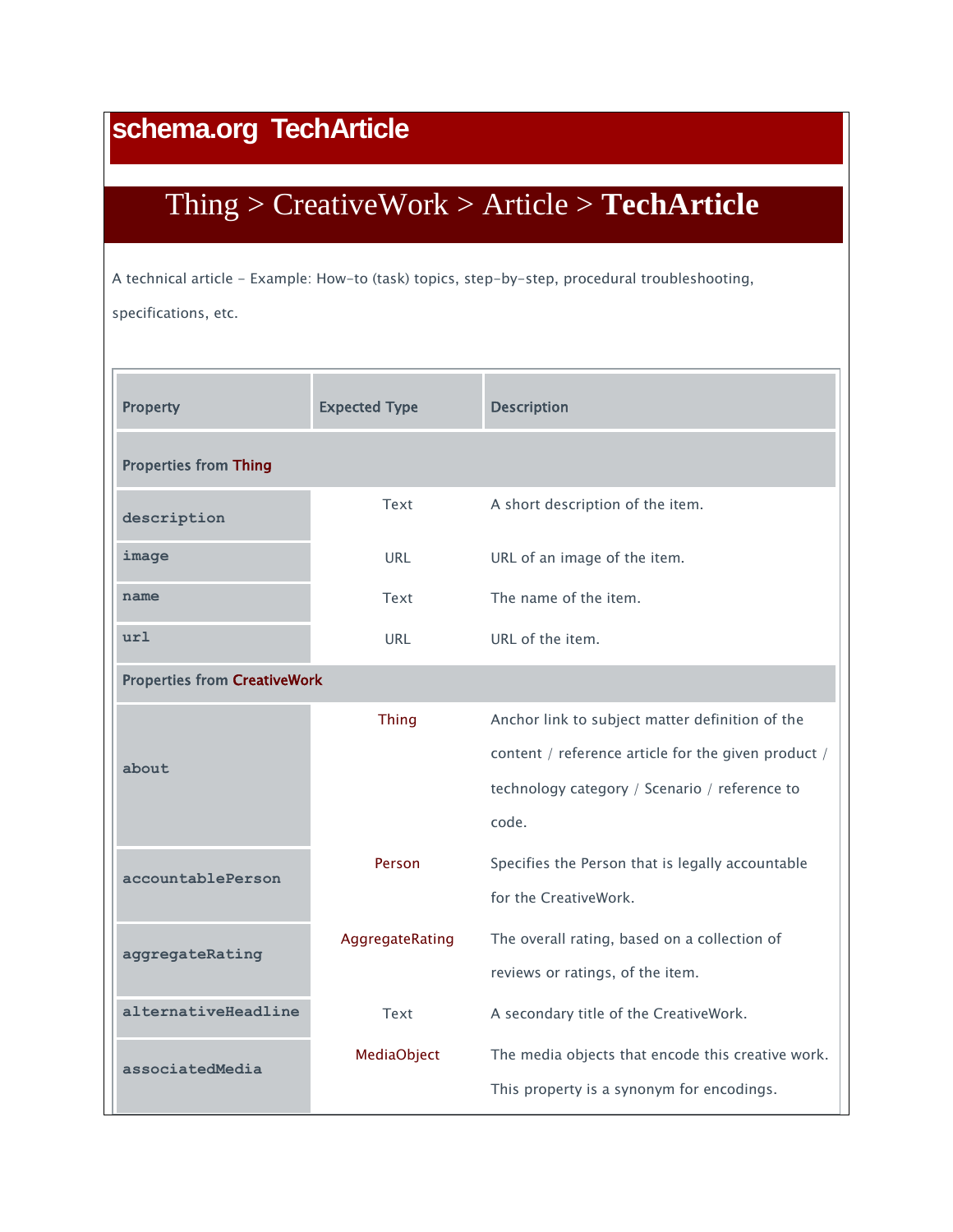| audio           | AudioObject            | An embedded audio object.                                           |
|-----------------|------------------------|---------------------------------------------------------------------|
|                 |                        | The author of this content. Please note that                        |
|                 |                        | author is special in that HTML 5 provides a                         |
| author          | Person or Organization | special mechanism for indicating authorship via                     |
|                 |                        | the rel tag. That is equivalent to this and may be                  |
|                 |                        | used interchangeably.                                               |
| awards          | Text                   | Awards won by this person or for this creative                      |
|                 |                        | work.                                                               |
|                 | <b>UserComments</b>    | Comments, typically from users, on this                             |
| comment         |                        | CreativeWork.                                                       |
| contentLocation | Place                  | The location of the content.                                        |
|                 | Text                   | Official rating of a piece of content-for example,                  |
| contentRating   |                        | 'MPAA PG-13'.                                                       |
| contributor     |                        | Person or Organization A secondary contributor to the CreativeWork. |
| copyrightHolder |                        | Person or Organization The party holding the legal copyright to the |
|                 |                        | CreativeWork.                                                       |
|                 | Number                 | The year during which the claimed copyright for                     |
| copyrightYear   |                        | the CreativeWork was first asserted.                                |
|                 |                        | The creator/author of this CreativeWork or                          |
| creator         | Person or Organization | UserComments. This is the same as the Author                        |
|                 |                        | property for CreativeWork.                                          |
| dateCreated     | Date                   | The date on which the CreativeWork was created.                     |
| dateModified    | Date                   | The date on which the CreativeWork was most                         |
|                 |                        | recently modified.                                                  |
| datePublished   | Date                   | Date of first broadcast/publication.                                |
| discussionUrl   | <b>URL</b>             | A link to the page containing the comments of                       |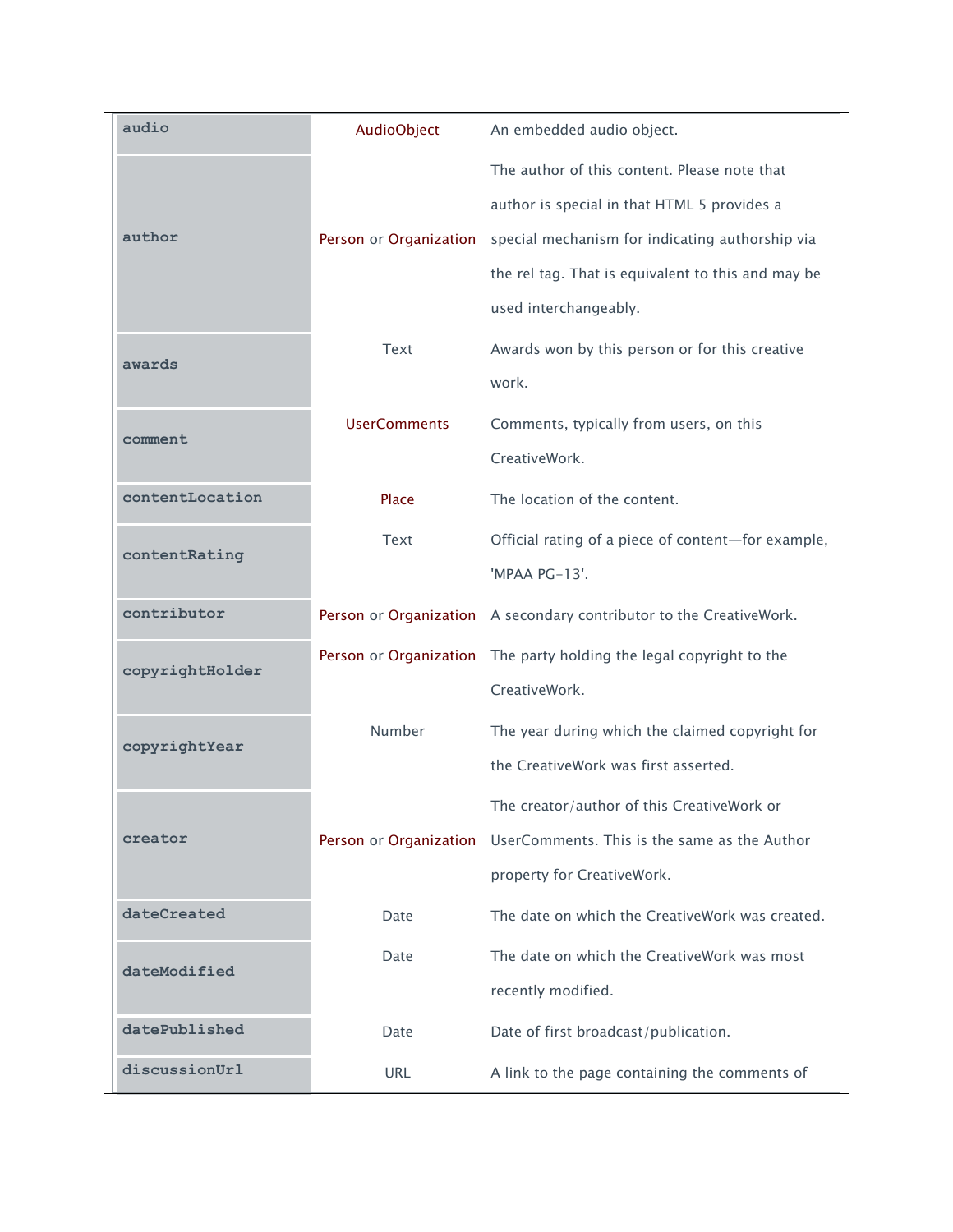|                  |              | the CreativeWork.                                  |
|------------------|--------------|----------------------------------------------------|
| editor           | Person       | Specifies the Person who edited the                |
|                  |              | CreativeWork.                                      |
| encodings        | MediaObject  | The media objects that encode this creative work   |
|                  |              | Specifies content type and purpose that aligns     |
| genre            | Text         | with audience intent. (e.g. How-to, Security       |
|                  |              | Bulletin, News, Code Sample, Reference, Support    |
|                  |              | Knowledge Base (KB), FixIt Utility, Download)      |
| headline         | Text         | Headline of the article                            |
|                  |              | The language of the content. Please use one of     |
| inLanguage       | Text         | the language codes from the IETF BCP 47            |
|                  |              | standard.                                          |
|                  |              | A count of specific user interactions with this    |
|                  |              | item-for example, 20 UserLikes, 5                  |
| interactionCount | Text         | UserComments, or 300 UserDownloads. The            |
|                  |              | user interaction type should be one of the         |
|                  |              | subtypes of UserInteraction.                       |
| isFamilyFriendly | Boolean      | Indicates whether this content is family friendly. |
| keywords         | Text         | The keywords/tags used to describe this content.   |
|                  |              | Indicates that the CreativeWork contains a         |
| mentions         | <b>Thing</b> | reference to, but is not necessarily about a       |
|                  |              | concept.                                           |
|                  |              | An offer to sell this item-for example, an offer   |
| offers           | Offer        | to sell a product, the DVD of a movie, or tickets  |
|                  |              | to an event.                                       |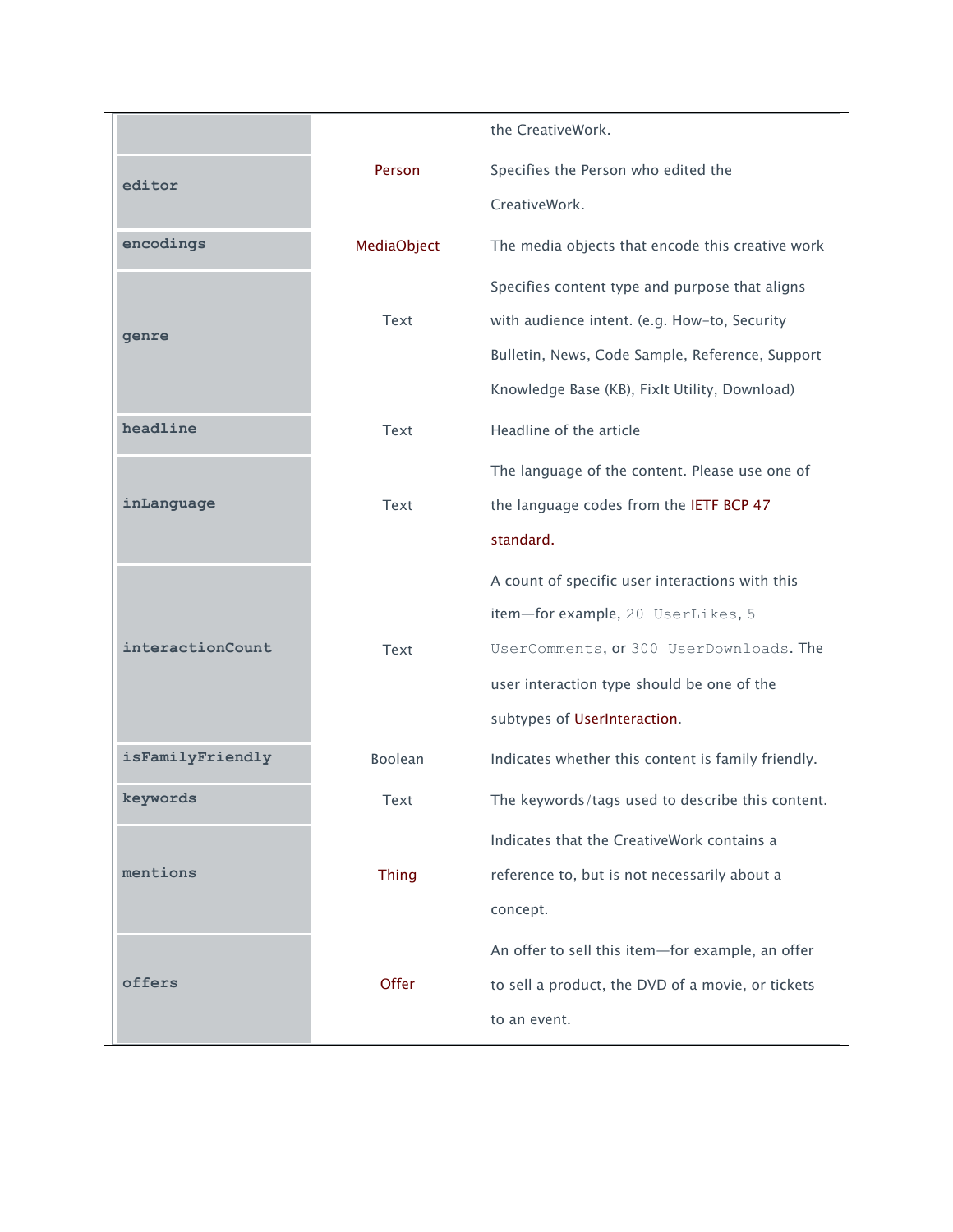| provider                           |               | Person or Organization Specifies the Person or Organization that |  |  |
|------------------------------------|---------------|------------------------------------------------------------------|--|--|
|                                    |               | distributed the CreativeWork.                                    |  |  |
| publisher                          | Organization  | The publisher of the creative work.                              |  |  |
|                                    |               | Link to page describing the editorial principles of              |  |  |
| publishingPrinciples               | <b>URL</b>    | the organization primarily responsible for the                   |  |  |
|                                    |               | creation of the CreativeWork.                                    |  |  |
| reviews                            | <b>Review</b> | Review of the item.                                              |  |  |
| sourceOrganization                 | Organization  | The Organization on whose behalf the creator                     |  |  |
|                                    |               | was working.                                                     |  |  |
| thumbnailUrl                       | <b>URL</b>    | A thumbnail image relevant to the Thing.                         |  |  |
| version                            | Number        | The version of the CreativeWork embodied by a                    |  |  |
|                                    |               | specified resource.                                              |  |  |
| video                              | VideoObject   | An embedded video object.                                        |  |  |
| <b>Properties from Article</b>     |               |                                                                  |  |  |
| articleBody                        | Text          | The actual body of the article.                                  |  |  |
|                                    | Text          | Articles may belong to one or more sections in a                 |  |  |
| articleSection                     |               | magazine of newspaper. Example - Lifestyle,                      |  |  |
|                                    |               | sports.                                                          |  |  |
| wordCount                          | Integer       | The number of words in the text of an article.                   |  |  |
| <b>Properties from TechArticle</b> |               |                                                                  |  |  |
| dependencies                       | Text          | Prerequisites needed to fulfill steps in article.                |  |  |
|                                    |               |                                                                  |  |  |
| proficiencyLevel                   | Text          | Beginner, Expert                                                 |  |  |
|                                    |               |                                                                  |  |  |
| technicalAudience                  | Audience      | Developer, DBA, End-User, System Administrator,                  |  |  |
|                                    |               | Web Developer                                                    |  |  |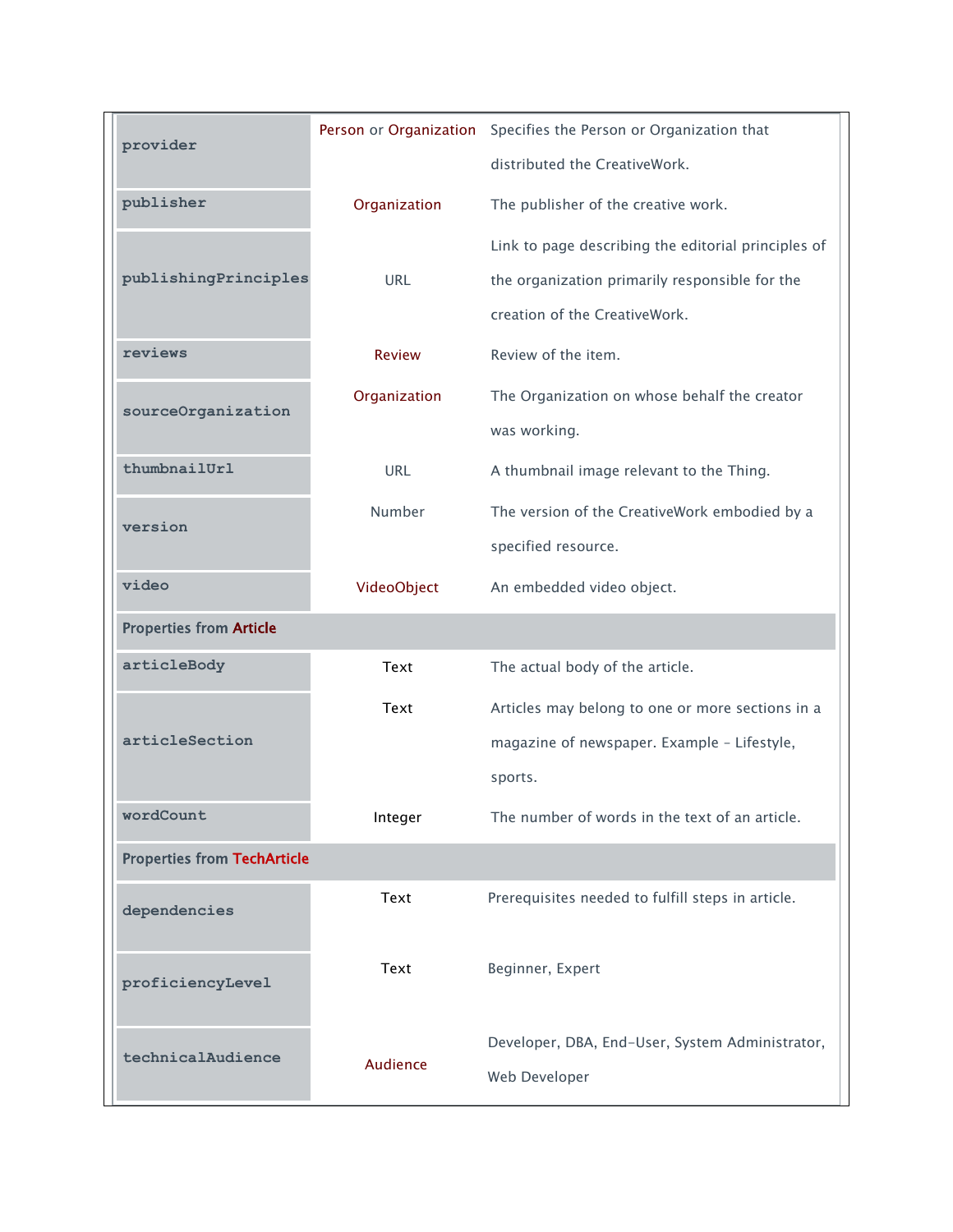## **TechArticle Example 1**

```
<html itemscope itemtype=http://schema.org/TechArticle
xmlns="http://www.w3.org/1999/xhtml">
   <head>
     <meta name="Description" itemprop="description" content="Summary: Learn to use the 
SharePoint Foundation 2010 managed client object model to write applications that are 
based on the .NET Framework and access SharePoint content from clients without installing 
code on the server that runs SharePoint Foundation 2010."
            xmlns:c="urn:msdn-com:mtps/2004/1/common" xmlns="http://www.w3.org/1999/xhtml"
/>
     <meta name="keywords" itemprop="keywords" content="object model [SharePoint 
2010],client object model in sharepoint 2010,sharepoint 2010 object model,sharepoint 
client object model, client object model in sharepoint 2010, sharepoint 2010 object
model, sharepoint client object model"
             xmlns="http://www.w3.org/1999/xhtml" />
     <meta name="Ms.Locale" itemprop="inLanguage" content="en-us" />
     <link rel="canonical" itemprop="url" href="http://msdn.microsoft.com/en-
us/library/ee857094.aspx"
         xmlns="http://www.w3.org/1999/xhtml" />
     <meta name="DCSext.Role" itemprop="technicalAudience" content="web developers" />
     <meta itemprop="genre" content="How-to"/>
   </head>
   <body>
     <div itemprop="about" itemscope itemtype="http://schema.org/Product">
      \langle D \rangle <strong>Applies to:</strong>
         <span itemprop="name">SharePoint Foundation 2010</span>
      \langle/p\rangle <meta itemprop="model" content="2010"/>
          <meta itemprop="currentModel" content="2010"/>
     </div>
     <div itemprop="author" itemscope itemtype="http://schema.org/Person">
      \langle D \rangle<strong>Provided by:</strong> <span itemprop="givenName">Eric</span> <span
itemprop="familyName">
           White
         </span>, <span itemprop="worksFor">Microsoft Corporation</span>
      \langle/p>
     </div>
     <span itemprop="about" itemscope itemtype="http://schema.org/CreativeWork">
       <meta itemprop="name" content="SharePoint - Development and Programming"/>
       <meta itemprop="url" content="http://msdn.microsoft.com/en-
us/sharepoint/aa905688.aspx"/>
     </span>
     <h1 class="heading" itemprop="articleSection">
       Overview
    \langle/h1>
     <div id="section99" class="section">
 ...
     </div>
     ...
```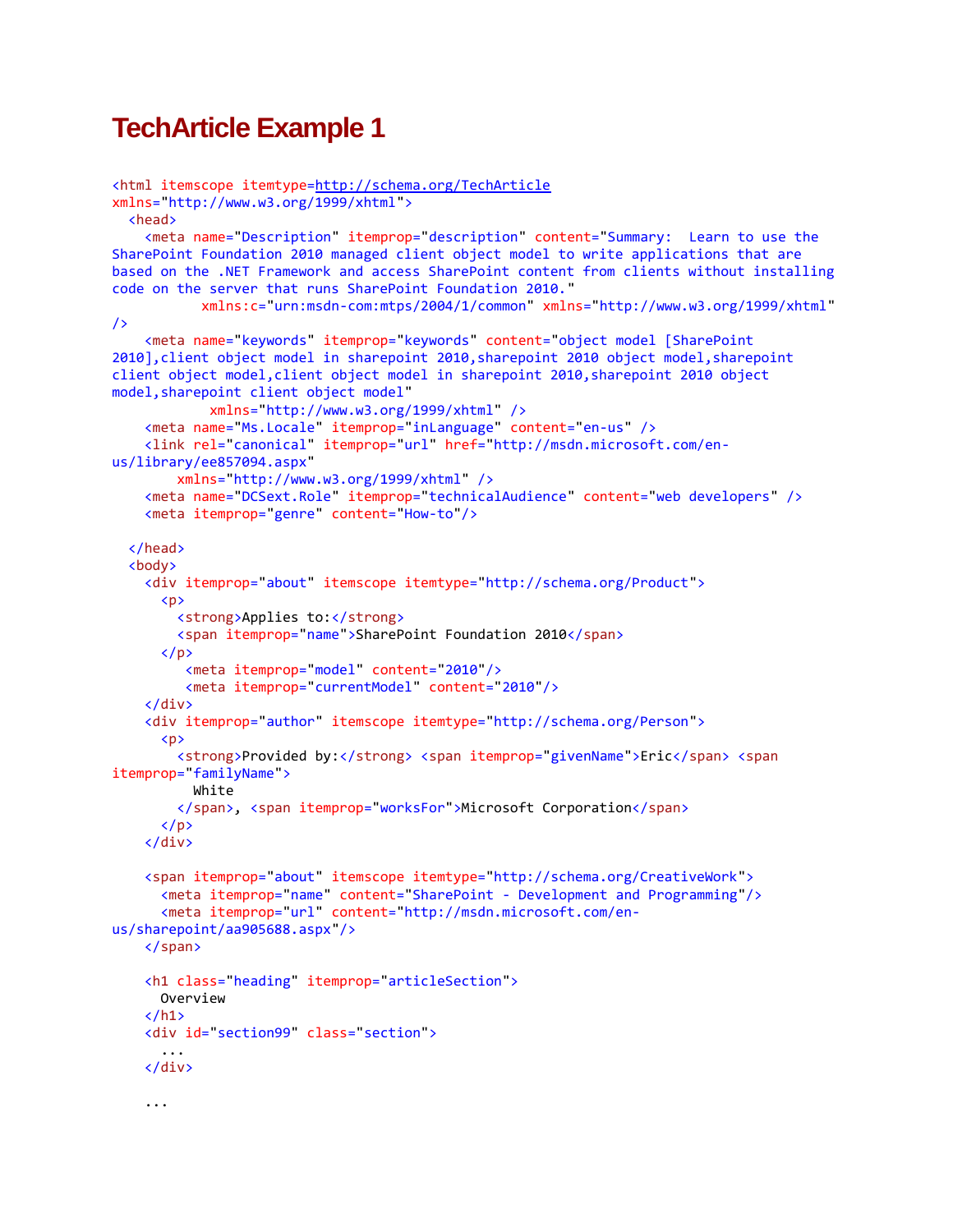```
 <a id="SP2010ClientOM_Creating_Populating_List"></a>
     <h1 class="heading" itemprop="articleSection">
        Creating and Populating a List
    \langle/h1>
     <div id="section601" class="section">
        <p>
          The following example creates a list, and adds some fields and several items to
          it.
       \langle/p>
        <div class="codeSnippetContainer" itemscope itemtype="http://schema.org/Code"
xmlns="http://www.w3.org/1999/xhtml">
          <div class="codeSnippetContainerTabs">
            <div class="codeSnippetContainerTab codeSnippetContainerTabSingle"
itemprop="programmingLanguage" dir="ltr">
               <a>C#</a>
            </div>
           \zeta meta itemprop="name" content=" Creating and Populating a List" \zeta <meta itemprop="targetProduct" content="SharePoint Foundation 2010" />
          </div>
          <div class="codeSnippetContainerCodeContainer">
            <div class="codeSnippetToolBar">
               <div class="codeSnippetToolBarText">
                 <a name="CodeSnippetCopyLink" title="Copy to clipboard."
href="javascript:CodeSnippet_CopyCode('CodeSnippetContainerCode_cd850452-d551-431d-b0d9-
d6dc46b73eed');">
                   Copy
                \langlea>
               </div>
            </div>
            <div id="CodeSnippetContainerCode_cd850452-d551-431d-b0d9-d6dc46b73eed"
class="codeSnippetContainerCode"
                itemprop="codeSample" content="snippet" dir="ltr">
               <div style="color: Black;">
                 <pre>
                   <span style="color: Blue;">using</span> System;
                  <span style="color: Blue;">using</span> Microsoft.SharePoint.Client;
                   <span style="color: Blue;">class</span> Program
\{ <span style="color: Blue;">static</span> <span style="color: 
Blue;">void</span> Main()
\overline{a} ( \overline{a} ) and \overline{a} ( \overline{a} ) and \overline{a} ( \overline{a} ) and \overline{a} ( \overline{a} ) and \overline{a} ( \overline{a} ) and \overline{a} ( \overline{a} ) and \overline{a} ( \overline{a} ) and \overline{a} ( \overline{a} ) and \overline{a} ( \ ClientContext clientContext =
                   <span style="color: Blue;">new</span> ClientContext(<span style="color: 
#A31515;">"http://intranet.contoso.com"</span>);
                  Web site = clientContext.Web;
                   <span style="color: Green;">// Create a list.</span>
                   ListCreationInformation listCreationInfo =
                   <span style="color: Blue;">new</span> ListCreationInformation();
                   listCreationInfo.Title = <span style="color: #A31515;">"Client API Test 
List"</span>;
                   listCreationInfo.TemplateType = (<span style="color: 
Blue;">int</span>)ListTemplateType.GenericList;
                   List list = site.Lists.Add(listCreationInfo);
```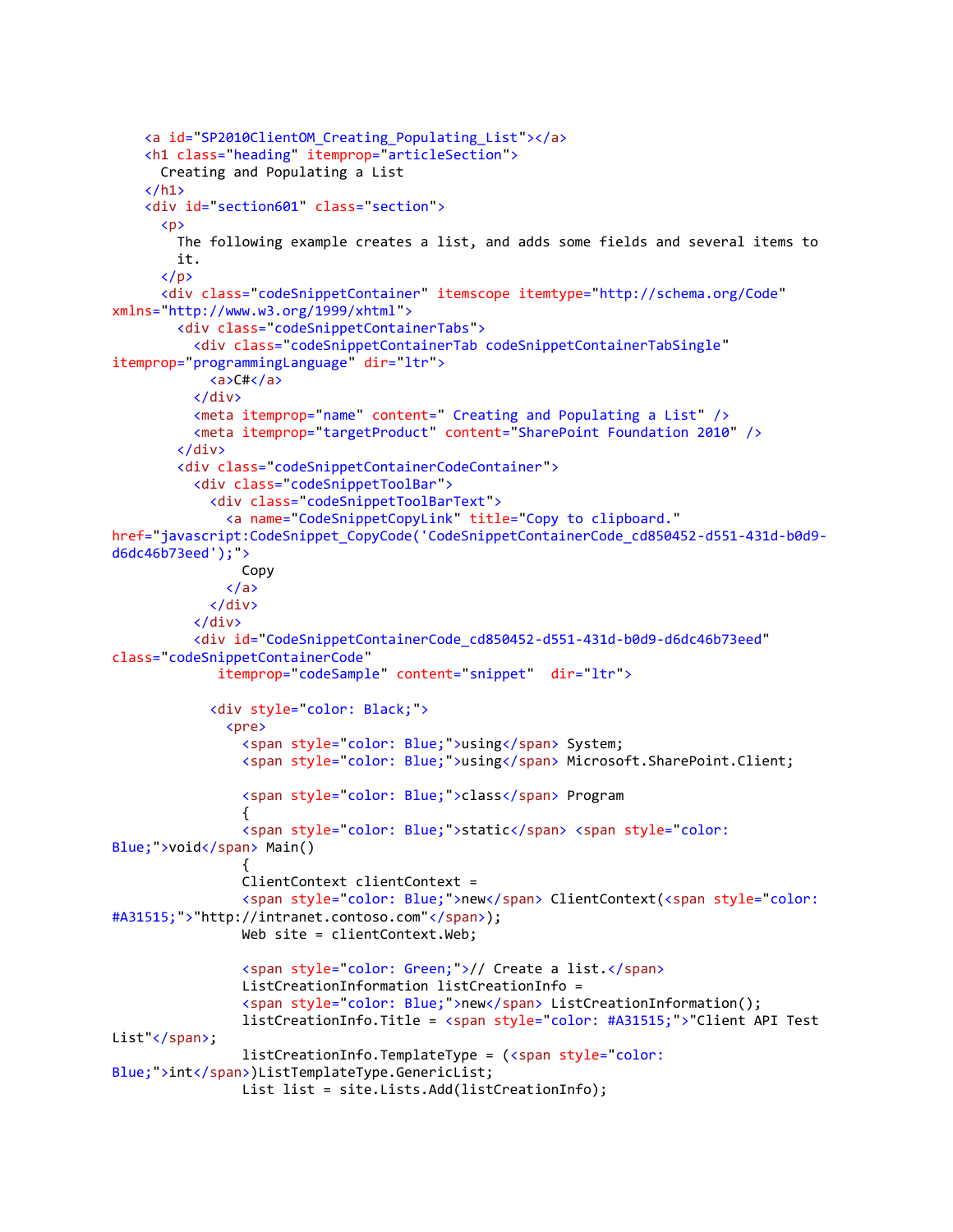```
 <span style="color: Green;">// Add fields to the list.</span>
                 Field field1 = list.Fields.AddFieldAsXml(
                 <span style="color: #A31515;">
                  @"<Field Type='Choice' DisplayName='Category' Format='Dropdown'&gt;
                  <Default&gt;Specification&lt;/Default&gt; &lt;CHOICES&gt;
< CHOICE&gt; Specification&lt; / CHOICE&gt;
                  <CHOICE&gt;Development&lt;/CHOICE&gt;
81t; CHOICE8gt; Test81t; /CHOICE8gt; 81t; CHOICE8gt; Documentation81t; /CHOICE8gt;
                  </CHOICES&gt; &lt;/Field&gt;"
                 </span>,
                 <span style="color: Blue;">true</span>, AddFieldOptions.DefaultValue);
                 Field field2 = list.Fields.AddFieldAsXml(
                <span style="color: #A31515;">@"&lt;Field Type='Number'
DisplayName='Estimate'/>"</span>,
                 <span style="color: Blue;">true</span>, AddFieldOptions.DefaultValue);
                 <span style="color: Green;">// Add some data.</span>
                 ListItemCreationInformation itemCreateInfo =
                 <span style="color: Blue;">new</span> ListItemCreationInformation();
                 ListItem listItem = list.AddItem(itemCreateInfo);
                 listItem[<span style="color: #A31515;">"Title"</span>] = <span
style="color: #A31515;">
                   "Write
                   specs for user interface."
                 </span>;
                 listItem[<span style="color: #A31515;">"Category"</span>] = <span
style="color: #A31515;">"Specification"</span>;
                 listItem[<span style="color: #A31515;">"Estimate"</span>] = <span
style="color: #A31515;">"20"</span>;
                 listItem.Update();
 ...
 }
 }
               </pre>
             </div>
           </div>
         </div>
       </div>
       <div id="section1163" class="section" itemprop="mentions" itemscope
itemtype="http://schema.org/TechArticle">
         <p>
           For more information, see the following resources:
        \langle/p>
         <ul>
           <li class="unordered">
             <a href="http://blogs.msdn.com/EricWhite/" itemprop="url">
               <span itemprop="name">Eric White's Blog</span>
            \langlea>
            \text{br} />
          \langle/li>
        \langle \text{u1} \rangle </div>
       <div id="ReviewValue" itemprop="aggregateRating" itemscope
```

```
itemtype="http://schema.org/AggregateRating">
```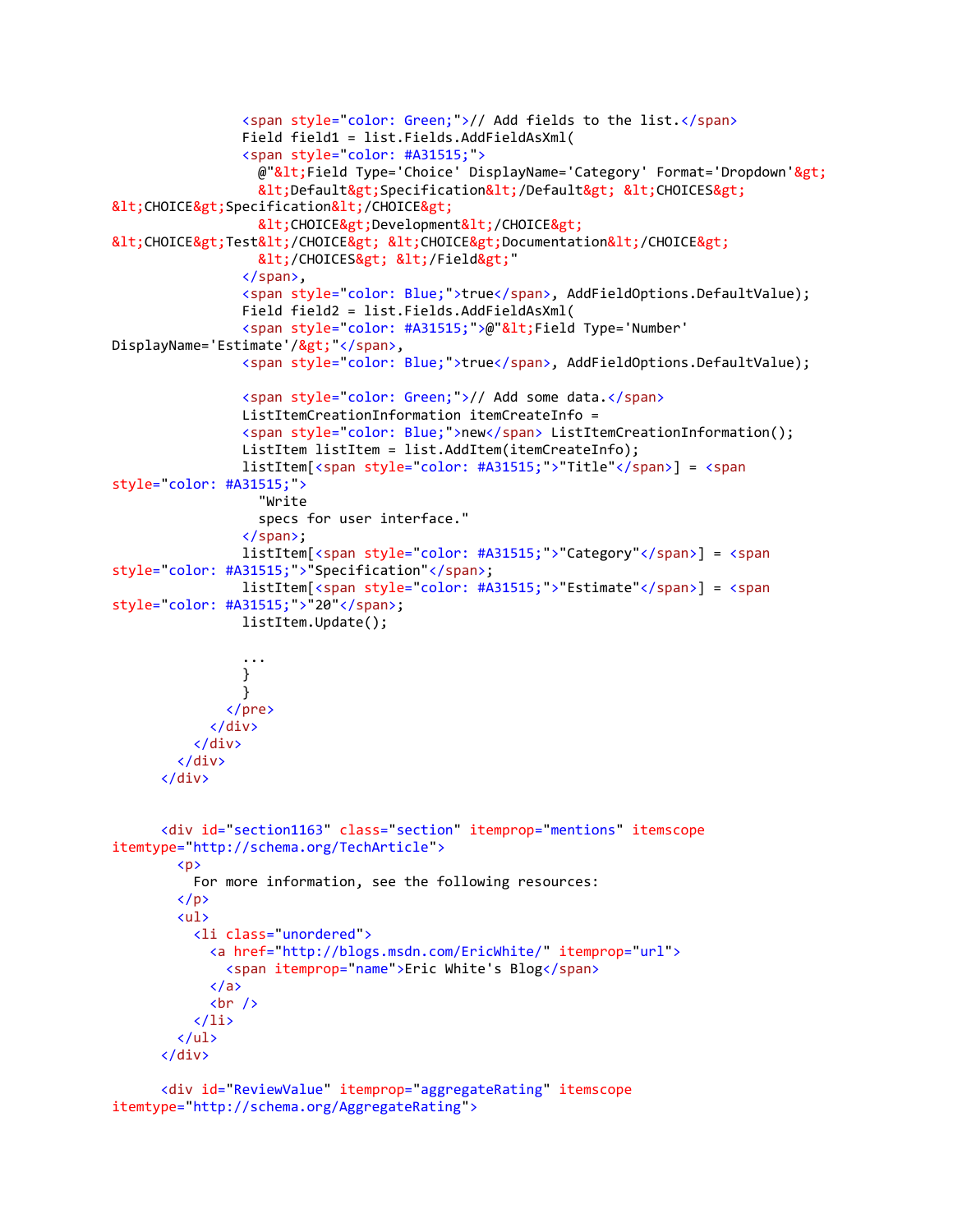```
 <span>
 <meta itemprop="ratingValue" content="3.1" />
 <meta itemprop="reviewCount" content="29" />
          </div>
        <h1 class="heading" itemprop="articleSection">
          Change History
       \langle/h1>
        <div id="section1206" class="section">
          <h3 class="subHeading">
         \langle/h3>
          <table>
             <tr>
               <th>
                 Date
              \langle/th>
               <th>
                  Reason
              \langle/th>
            \langle/tr>
             <tr>
               <td>
                 \langle p \rangle <span itemprop="dateModified">
                      2010-01-01
                    </span>
                 \langle/p>
              \langle/td>
               <td>
                  <p>
                    Content update
                \langle/p>
              \langle/td>
            \langle/tr>
             <tr>
               <td>
                  <p>
                    <span itemprop="dateCreated">2009-11-01</span>
                 \langle/p>
              \langle/td>
               <td>
                  <p>
                    Initial publication
                 \langle/p>
              \langle/td>
            \langle/tr>
          </table>
       </div>
```

```
 </body>
```